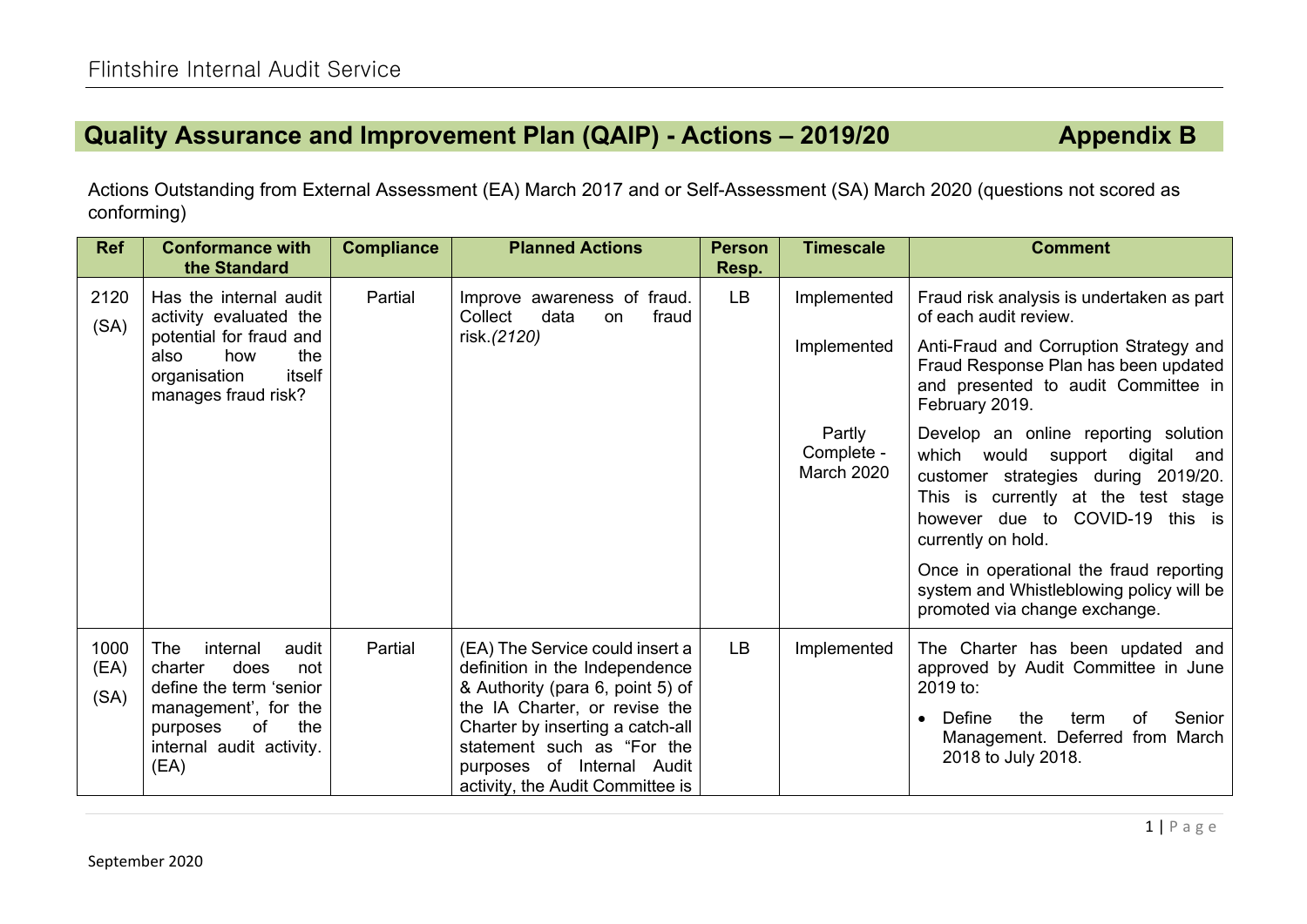| <b>Ref</b>           | <b>Conformance with</b><br>the Standard                                                                                                                                 | <b>Compliance</b> | <b>Planned Actions</b>                                                                                                                                                                                                                                                                                                                        | <b>Person</b><br>Resp. | <b>Timescale</b>   | <b>Comment</b>                                                                                                                                                                                                                                                                                                                                                                                                                                                                                     |
|----------------------|-------------------------------------------------------------------------------------------------------------------------------------------------------------------------|-------------------|-----------------------------------------------------------------------------------------------------------------------------------------------------------------------------------------------------------------------------------------------------------------------------------------------------------------------------------------------|------------------------|--------------------|----------------------------------------------------------------------------------------------------------------------------------------------------------------------------------------------------------------------------------------------------------------------------------------------------------------------------------------------------------------------------------------------------------------------------------------------------------------------------------------------------|
|                      | Audit<br>Charter<br>The<br>make<br>not<br>does<br>reference to auditing a<br>third party. (SA)                                                                          |                   | equivalent to the 'Board' and<br>the Chief Officers'<br>Team<br>'Senior<br>constitutes<br>Management'. (1000) LGAN<br>(SA) Following the transfer out<br>of Leisure & Libraries and<br>Cleaning & Catering Services,<br>the Charter needs to be<br>updated to define the nature of<br>the assurance provided to<br>Aura and NEWydd. (1000.A1) |                        |                    | Include reference to auditing a third<br>$\bullet$<br>party (Aura / NEWydd).                                                                                                                                                                                                                                                                                                                                                                                                                       |
| 2110<br>(SA &<br>EA) | Internal Audit reviews<br>the activities in place<br>that<br>manage<br>and<br>monitor the effective<br>implementation of the<br>ethics<br>organisation's<br>and values. | Partial           | (SA) Review as part of CGWG<br>- review of Code of Corporate<br>Governance.<br>(EA) The Service needs to<br>undertake a review to evaluate<br>design, implementation<br>the<br>effectiveness<br>of the<br>and<br>Council's<br>ethics<br>related<br>objectives,<br>&<br>programs<br>activities. (2110.A1)                                      | <b>LB</b>              | Partly<br>Complete | Audit work is based on the Council's<br>objectives and priorities and covers<br>areas in the Code of Corporate<br>Governance such as organisational,<br>performance<br>management,<br>and<br>communication<br>of risk and<br>control<br>information.<br>Whilst ethics is considered as part of<br>routine audits, a specific review on ethics<br>and values has been included within the<br>2019/20 audit plan. This audit is currently<br>in progress however due to COVID-19<br>this is on hold. |
| 1120<br>(EA)         | The regular rotation of<br>work between officers<br>been<br>not<br>has<br>in the<br>documented<br>Service's Charter.                                                    | Suggestion        | The Service could insert an<br>additional statement under the<br>'Independence and Authority'<br>section<br>of<br>the<br>Charter<br>confirming regular rotation of<br>work is usually adhered to in                                                                                                                                           | <b>LB</b>              | Implemented        | Whilst the Audit Charter has been<br>updated to address this point, it should<br>acknowledged<br>that<br>ensuring<br>be<br>independence and objectivity is a priority<br>within the team; however, in some<br>instances a conscious decision has been                                                                                                                                                                                                                                              |